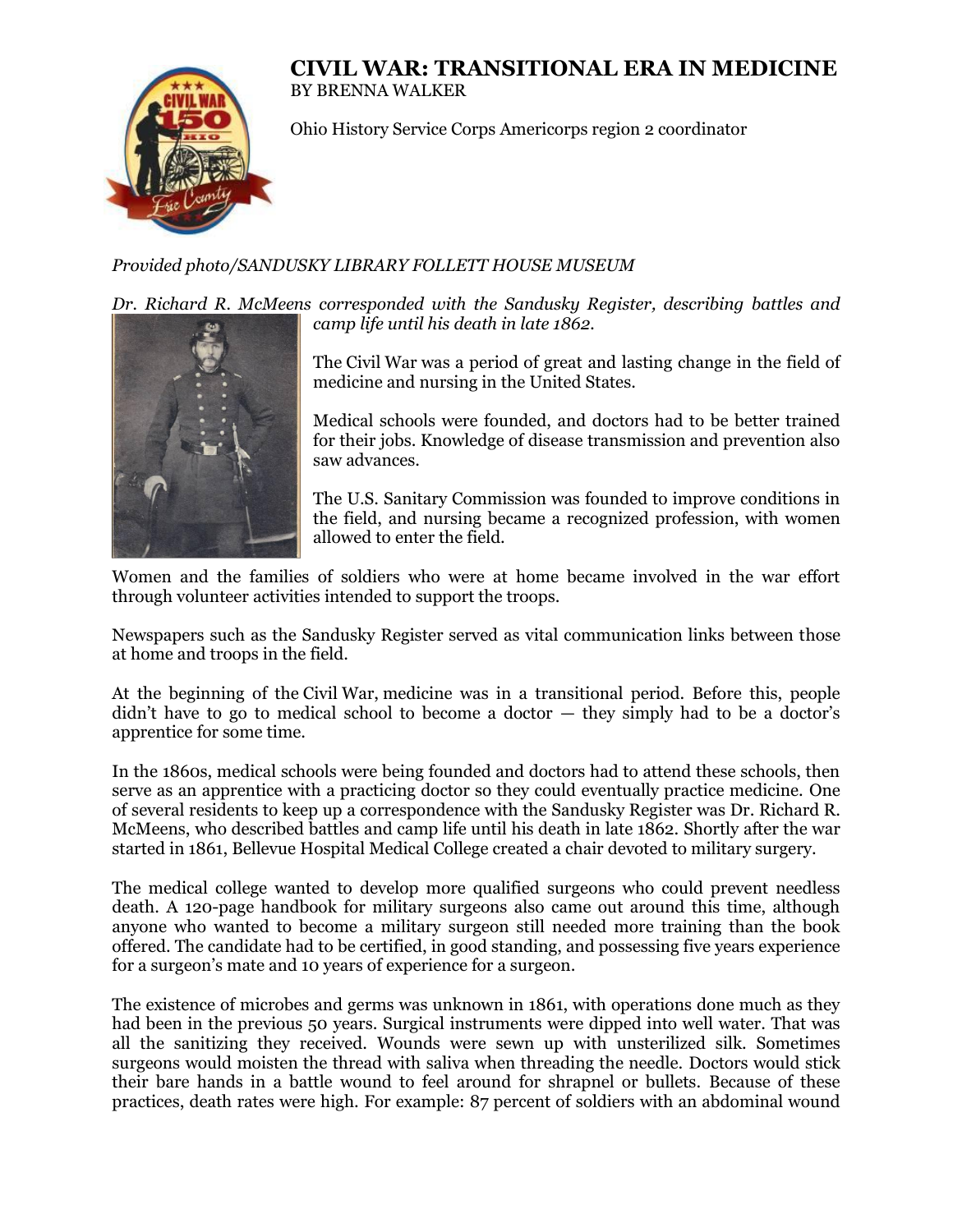died. And there was no anesthesia as we know it today. Whiskey was used to sedate people and help take away pain.

Another problem: disease transmission and prevention was not well understood. Many patients in the hospitals were there because they were sick, not because they were wounded. Diseases swept through camps and killed soldiers who saw little fighting.

Hospitals were short on supplies, while field hospitals were a canvas tent in an open field. The floors were dirt, and patient beds were straw piles and blankets on the ground. In field hospitals, soldiers who'd been treated were sometimes put outside and exposed to the weather to make room for those in need of medical attention. Soldiers also had the problem of going unnoticed while lying wounded on the battlefield and not receiving attention for days. This occurred to local resident Jay Caldwell Butler at the Battle of Nashville.

Dorothea Dix was working as a copy clerk for the U.S. government in Washington, D.C., in 1862 when she noticed how bad the military hospitals were. She took it upon herself to march into the office of Acting Surgeon General R.C. Wood, where she told him the War Department didn't have adequate resources to treat its soldiers.

She asked to put together a female nursing corps of volunteers under the War Department. Her requirements, published as an article in the Sandusky Register, included: only plain-looking women over the age of 30 could apply, and married ladies were preferred; dresses must be brown or black; women's clothing could not have any jewelry, and their hair could not have bows or curls; and women could not wear hoop skirts. This was because hoops were cumbersome, and they made movement in narrow wards difficult. The ban on hoop skirts was even published in the Sandusky Register as an order from the government.

Nursing duties included administering medicine, distributing special diets ordered by the doctor, writing letters and attending to visitors. To make things easier, nurses also filled out a card with the patient's information and attached it to the head of the patient's bed, so staff could read it. Critics, meanwhile, said female nurses were too weak to help. The strongest of these critics were male doctors.

Nurses had to care for the wounded not just in hospitals but in tents, caves, under trees, in fields and in barns. Nurses would go out amid a battle to take care of the men, and after the battles the wounded would lie close together for miles.

Said Clara Barton: "The wounded laid so close it was impossible to move about in the dark. The slightest misstep brought a torrent of groans from some poor mangled fellow in your path." This was her experience. Men thought that women, when they saw such things, would faint. They were wrong.

Because they were so close to patients, nurses could often discover things about the patient the doctor had missed. Nurses also served an important function in letter writing, as they would write for soldiers who were unable. They would also write letters trying to find information about soldiers. One such letter appeared in the Sandusky Register in June 1863. Sarah L. Porter wrote a letter about a soldier named Joseph Cramer, who was in her care at a hospital in Washington, D.C. Porter couldn't get much information from him before he died, except that he was from Sandusky. After his death, she wrote a letter to the Sandusky Postmaster, asking Cramer's friends and family to contact her. Medical professionals did this so personal belongings of soldiers could be sent home, allowing some closure for families.

As stated, many soldiers in the hospital were sick, not wounded. In her book "Hospital Sketches," Louisa May Alcott noted: "I spent my shining hours washing faces, serving rations, giving medicine and sitting in a very hard chair with pneumonia on one side, diphtheria on the